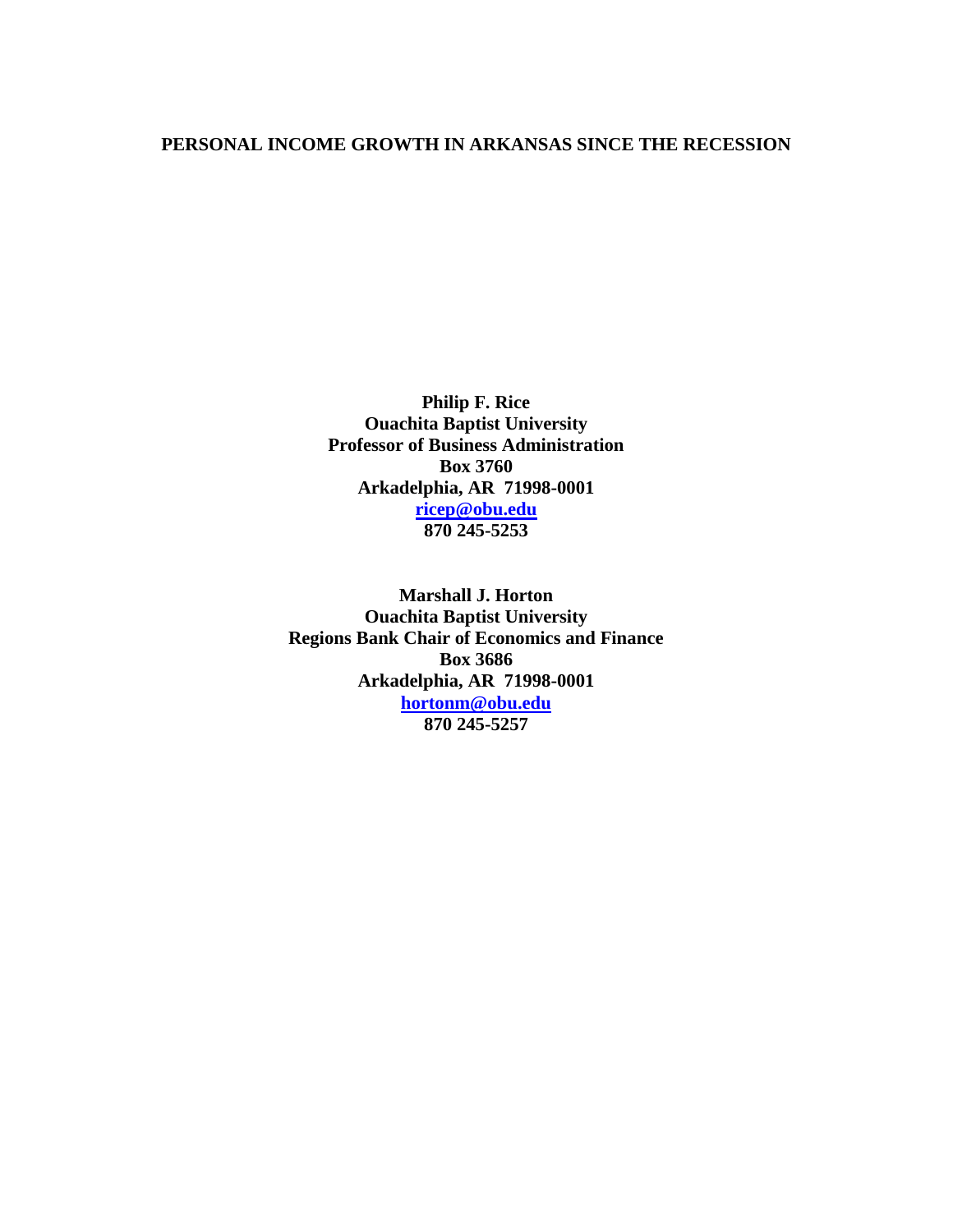### **Abstract**

This paper uses shift-share and other techniques to analyze the composition of and changes in personal income for Arkansas since the 2008 recession. The analysis also includes comparison of pre and post-recession periods.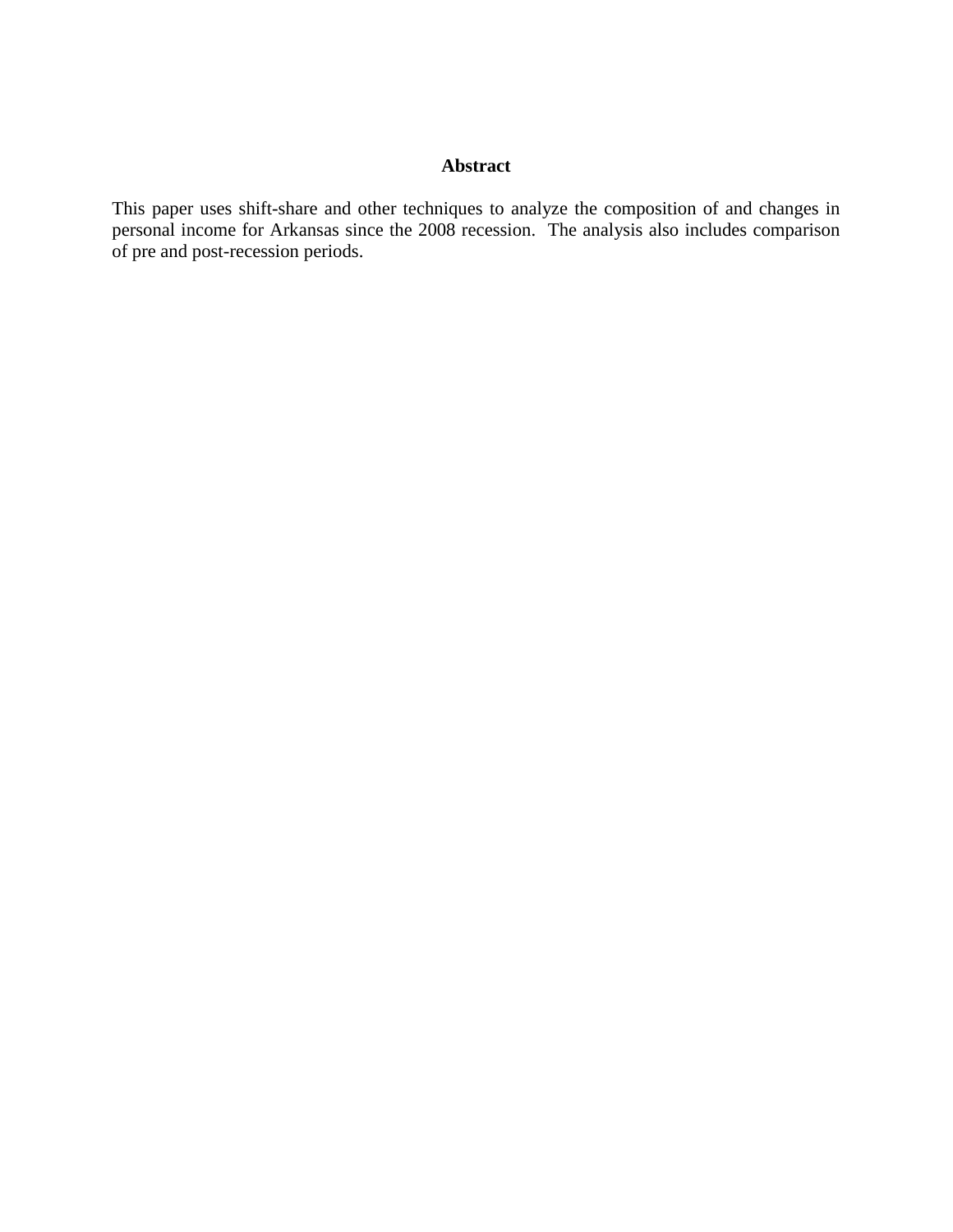### **Personal Income Growth in Arkansas Since the Recession**

### **Introduction**

The Arkansas economy likely changed from 2009 to 2013 because of the 2008 recession. Earlier work focused on more immediate results of the recession (Rice and Horton 2012). Six years after the shock, additional work to understand more lasting effects is needed.

Personal income is an appropriate measure of economic activity to use to examine these changes because it includes income from all sources including government transfers to individuals. According to the U.S. Bureau of Economic Analysis, "personal income consists of the income of individuals, nonprofit institutions serving individuals, private noninsured welfare funds, and private trust funds," (BEA, p. I-6) and its estimates are compiled from a variety of sources, including census data, government programs, and surveys of both the recipients and payers of the income (BEA, p. I-8).

Comparisons are made between Arkansas, the United States, and the Southeast Region of which Arkansas is a part. The focus is on comparing individual sectors (e.g., Durable Goods Manufacturing) of Arkansas with the corresponding sectors of the United States and the Southeast Region. The primary analytical tool employed is shift-share analysis.

Shift-share analysis has been used in some form to analyze regional economic changes since the early 1940s (Ashby 1968). First presented academically in the late 1950s (Dunn 1960), the technique was widely applied in regional studies (Brown 1969; Buck 1970) and critiqued almost from its inception (Houston 1967). Although modifications have been proposed and used (Barff and Knight 1988), the classic approach that this paper uses is still considered standard (Seyfried 1996). The procedure is to compare a large entity, such as the United States, with a smaller entity, such as Arkansas, that is a subset of the larger entity. The analysis will compare each sector's change by separating the total change in the sector of the smaller entity into three separate components: (1) overall growth share, (2) differential-compositional share, and (3) sector-competitive share. The sum of the three shares will equal the overall change on a sector by sector basis.

The first component, the overall-growth share (OGS), represents the change (increase or decrease) in each sector of the smaller entity if the sector's percentage change equaled exactly the overall percentage change of the larger entity. The second component differentialcompositional share (DCS), represents the change (increase or decrease) in each sector of the smaller entity that would occur when the individual sector's percentage change is compared to its overall-percentage change of the larger entity. If the difference is positive, the sector is considered to be a fast-growth sector. If the difference is negative, the sector is considered to be a slow-growth sector. The third component, sector-competitive share (SCS), represents the change (increase or decrease) in each sector of the smaller entity that results when the individual sector's percentage change of the smaller entity is compared with the individual sector's percentage of the larger entity. A positive difference indicates that the sector of the smaller entity is outperforming the corresponding sector of the larger entity. A negative difference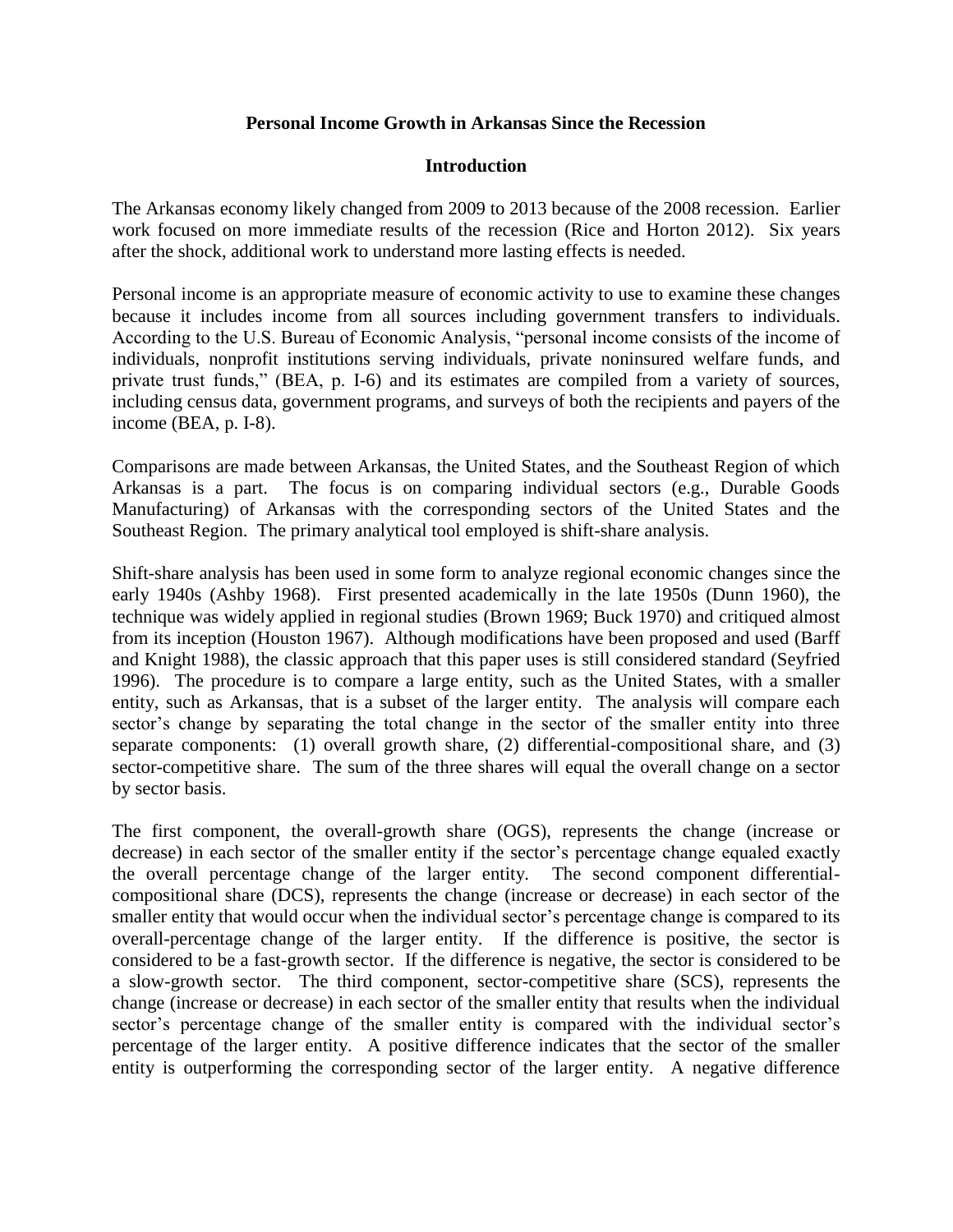indicates that the sector of the smaller entity is underperforming when compared to the corresponding sector of the larger entity.

After calculating each component for each sector of the smaller entity, the three components are added together such that:

Total change (sector) =  $OGS + DCS + SCS$ 

Total change (smaller entity) =  $\Sigma$  (OGS) +  $\Sigma$  (DCS) +  $\Sigma$  (SCS)

#### **Analysis**

The 2009 and 2013 personal income data for the United States, the Southeast Region (which contains the states of Alabama, Arkansas, Florida, Georgia, Kentucky, Louisiana, Mississippi, North Carolina, South Carolina, Tennessee, Virginia, and West Virginia) and Arkansas are used in this study. These data are publicly available at the Regional Economic Accounts pages of the U.S. Bureau of Economic Analysis website: [http://www.bea.gov/regional.](http://www.bea.gov/regional) Details about how the data are cross-checked against different sources are contained in (Ruder, Pilot, and Nelson 2004) and (Stauffer 2012). These data are presented on an industry level in Table 1. In subsequent tables, the computations are the authors'.

#### *Aggregate Change*

The overall percentage change and the average annual percentage change in personal income from 2009 to 2013 are presented in Table 2. During this period, the United States percentages (16.63 and 3.92) slightly exceeded the Arkansas percentages (16.55 and 3.91). Both United States and Arkansas percentages noticeably exceeded Southeast Region percentages (15.63 and 3.64). These results suggest that Arkansas followed closely the United States recovery while the Southeast Region recovery has been at a slower pace.

The following discussion will focus on the bottom row (Total) of Tables 3, 4, and 5 which provides the shift-share summary for the three comparisons (Table 3, United States vs. Arkansas; Table 4, United States vs. Southeast Region; and Table 5, Southeast Region vs. Arkansas). The bottom line of the each table separates the total change in personal income from 2009 to 2013 into the three components [(1) overall-growth share (OGS), (2) differential-compositional share (DCS), and (3) sector-competitive share (SCS)] discussed in the introduction of this paper.

Table 3 shows that Arkansas personal income, during the 2009-2013 period, increased by \$15,167 million [\$106,792-\$91,625 (see Table 1)]. This increase is divided into three components: (1) overall-growth component of \$15,235 million, (2) differential-compositional component of \$614 million, and the sector-competitive component of -\$681 million. The overall-growth share represents the personal income that would have resulted if the Arkansas percentage had matched exactly that of the United States. The positive differentialcompositional share, which is small, indicates that the aggregate industry mix of Arkansas was, in effect, a fast-growth combination of industries. The negative sector-competitive share, which is also small, indicates that, on a sector-by-sector comparison, the industries of Arkansas are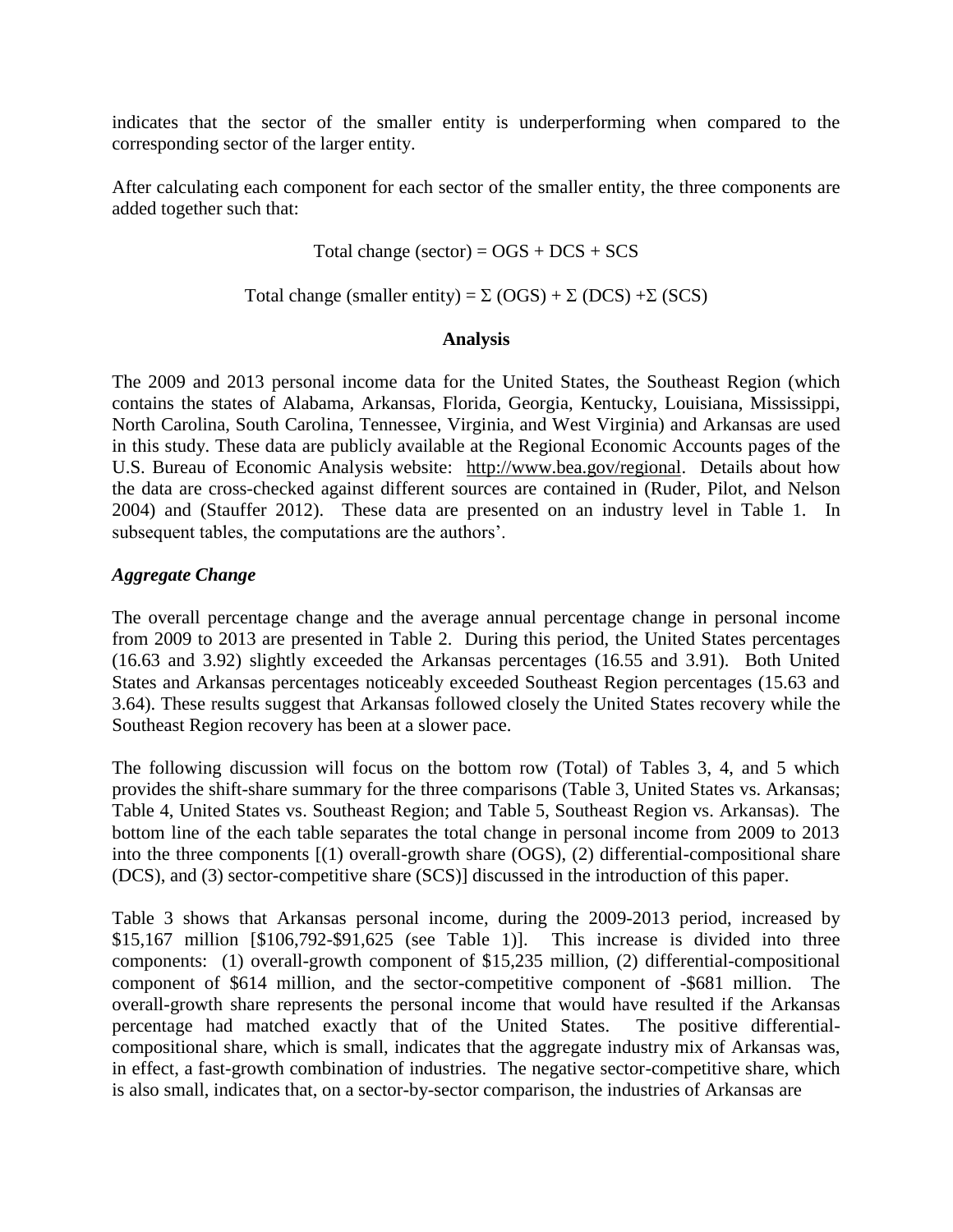|                         | <b>United States</b> |            |           | <b>Southeast</b> | <b>Arkansas</b> |         |
|-------------------------|----------------------|------------|-----------|------------------|-----------------|---------|
| <b>Industry</b>         | 2009                 | 2013       | 2009      | 2013             | 2009            | 2013    |
| Farm                    | 65,531               | 112,564    | 12,816    | 19,300           | 1,390           | 2,228   |
| <b>Forestry/Fishing</b> | 22,987               | 31,517     | 5,810     | 7,530            | 423             | 507     |
| <b>Mining</b>           | 90,090               | 176,251    | 14,683    | 21,160           | 765             | 1,128   |
| <b>Utilities</b>        | 71,966               | 82,763     | 14,893    | 16,603           | 707             | 922     |
| <b>Construction</b>     | 492,669              | 561,620    | 113,260   | 122,733          | 3,566           | 3,749   |
| <b>Durable Goods</b>    | 545,419              | 629,335    | 103,653   | 120,183          | 4,134           | 4,551   |
| <b>Nondurables</b>      | 322,258              | 358,961    | 77,970    | 84,576           | 3,870           | 4,177   |
| Goods                   |                      |            |           |                  |                 |         |
| <b>Wholesale Trade</b>  | 441,755              | 520,570    | 96,234    | 111,168          | 3,218           | 3,684   |
| <b>Retail Trade</b>     | 533,708              | 600,285    | 128,963   | 144,520          | 4,240           | 4,865   |
| <b>Transportation</b>   | 282,772              | 343,001    | 68,494    | 82,626           | 3,033           | 3,605   |
| <b>Information</b>      | 295,456              | 326,804    | 50,419    | 52,593           | 1,481           | 1,071   |
| <b>Finance</b> /        | 628,689              | 712,379    | 110,789   | 125,179          | 2,425           | 2,711   |
| <b>Insurance</b>        |                      |            |           |                  |                 |         |
| <b>Real Estate</b>      | 136,276              | 190,023    | 29,369    | 40,420           | 992             | 1,069   |
| <b>Professional</b>     | 849,742              | 1,018,803  | 171,801   | 201,313          | 2,963           | 3,481   |
| <b>Services</b>         |                      |            |           |                  |                 |         |
| <b>Management</b>       | 209,360              | 275,964    | 42,579    | 54,474           | 2,596           | 3,940   |
| <b>Administrative</b>   | 329,827              | 410,847    | 79,327    | 98,268           | 1,708           | 2,171   |
| <b>Education</b>        | 144,865              | 170,169    | 25,344    | 29,317           | 485             | 571     |
| <b>Healthcare</b>       | 967,548              | 1,117,749  | 213,777   | 246,903          | 7,238           | 8,337   |
| Arts/                   | 93,481               | 109,011    | 20,473    | 23,373           | 255             | 287     |
| <b>Entertainment</b>    |                      |            |           |                  |                 |         |
| <b>Accommodations</b>   | 259,815              | 321,138    | 62,515    | 76,836           | 1,596           | 1,920   |
| <b>Other Services</b>   | 322,739              | 368,495    | 74,992    | 86,041           | 2,252           | 2,617   |
| <b>Governments</b>      | 1,644,590            | 1,715,712  | 393,958   | 408,046          | 11,678          | 12,434  |
| <b>Adjustment for</b>   | 3,019                | 3,343      | 13,548    | 16,491           | $-257$          | $-233$  |
| residence               |                      |            |           |                  |                 |         |
| Dividends,              | 2,141,879            | 2,583,690  | 515,670   | 626,426          | 16,311          | 20,150  |
| <b>Interest, Rent</b>   |                      |            |           |                  |                 |         |
| <b>Transfer</b>         | 2,140,155            | 2,444,612  | 545,039   | 633,230          | 21,950          | 25,243  |
| <b>Receipts</b>         |                      |            |           |                  |                 |         |
| less Social             | 962,858              | 1,104,361  | 216,353   | 246,407          | 7,393           | 8,394   |
| <b>Security</b>         |                      |            |           |                  |                 |         |
| <b>Contributions</b>    |                      |            |           |                  |                 |         |
| <b>Total</b>            | 12,073,738           | 14,081,242 | 2,770,024 | 3,202,903        | 91,625          | 106,792 |

# **Table 1 Personal Income (millions of dollars) United States, Southeast Region, Arkansas, 2009 and 2013**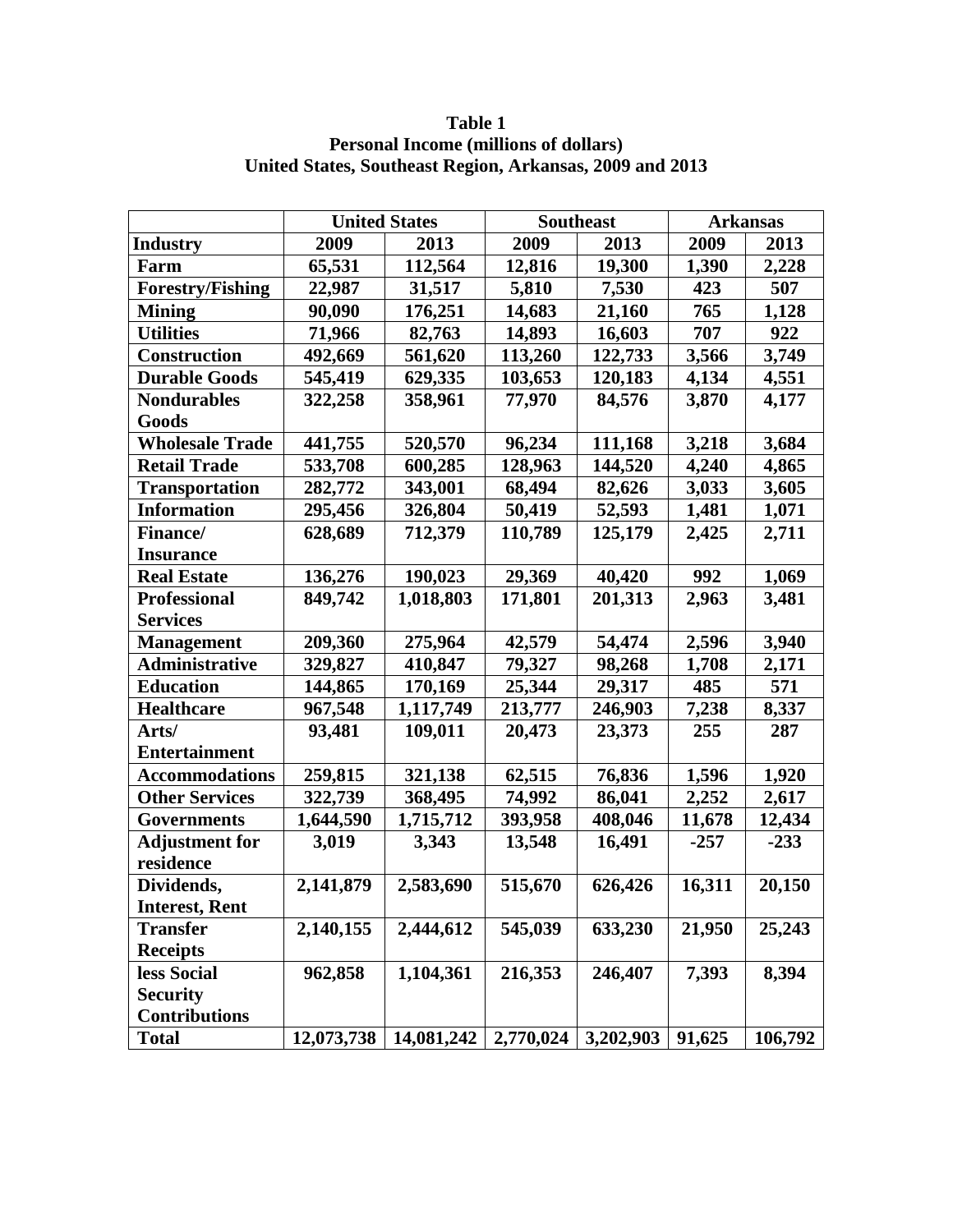|                         | <b>Personal Income</b><br>(millions of dollars) |            | <b>Overall</b><br>Percentage<br><b>Change</b> | Average<br><b>Annual</b><br><b>Percentage</b><br><b>Change</b> |  |
|-------------------------|-------------------------------------------------|------------|-----------------------------------------------|----------------------------------------------------------------|--|
|                         | 2009                                            | 2013       |                                               |                                                                |  |
| <b>United States</b>    | 12,073,738                                      | 14,081,242 | 16.63                                         | 3.92                                                           |  |
| <b>Southeast Region</b> | 2,770,024                                       | 3,202,903  | 15.63                                         | 3.64                                                           |  |
| <b>Arkansas</b>         | 91,625                                          | 106,792    | 16.55                                         | 3.91                                                           |  |

#### **Table 2 Percentage Change in Personal Income 2009-2013**

slightly less competitive when compared to the corresponding sectors of the United States.

Table 4 presents the shift-share results for the United States versus Southeast Region comparison. The region's personal income growth totaled \$432,880 million and was partitioned as follows: (1) \$460,573 million in overall-growth share, (2) -\$8,523 million in the differentialcompositional share, and (3) -\$19,170 million in the sector-competitive component. The net effect of these components is that Southeast Region personal income growth (3.64%) did not match the United States growth (3.92%). The negative differential-compositional component indicates that, in the aggregate, the Southeast is composed of slow-growth sectors. Additionally, the negative sector-competitive share suggests that on a sector-by-sector comparison, the Southeast Region is not faring particularly well.

The comparison of the Southeast Region and Arkansas is presented in Table 5. The total increase of personal income in Arkansas was \$15,167 million. This increase was composed of (1) positive overall-growth share (\$14,139 million), (2) positive differential-compositional share (\$566 million), and positive sector-competitive share (\$283 million). These aggregate results indicate that the economy of Arkansas is stronger than that of the Southeast Region. In particular, the combination of a positive differential-compositional component and a positive sector-competitive component suggests that, in the aggregate, Arkansas is strongly positioned in the Southeast Region with a group of fast-growth sectors that are competitively successful.

However, this five-year recovery period does not match the growth that was in progress prior to the recession. The five years (2003-2007) preceding the recession reflected larger overall percentage changes and larger average annual percentage changes than in the post-recession years presented in Table 2. The earlier period information is presented in Table 3. In Table 3, it can be seen that the overall percentage changes and the average annual percentage changes in the Southeast Region (28.96% and 6.56%) and in Arkansas (27.90% and 6.34%) were greater than the United States values (26.48% and 6.05%). In the subsequent five-year period (2009-2013), the performances were reversed with the United States and Arkansas both exceeding the Southeast Region percentages. All three entities performed much better in the pre-recession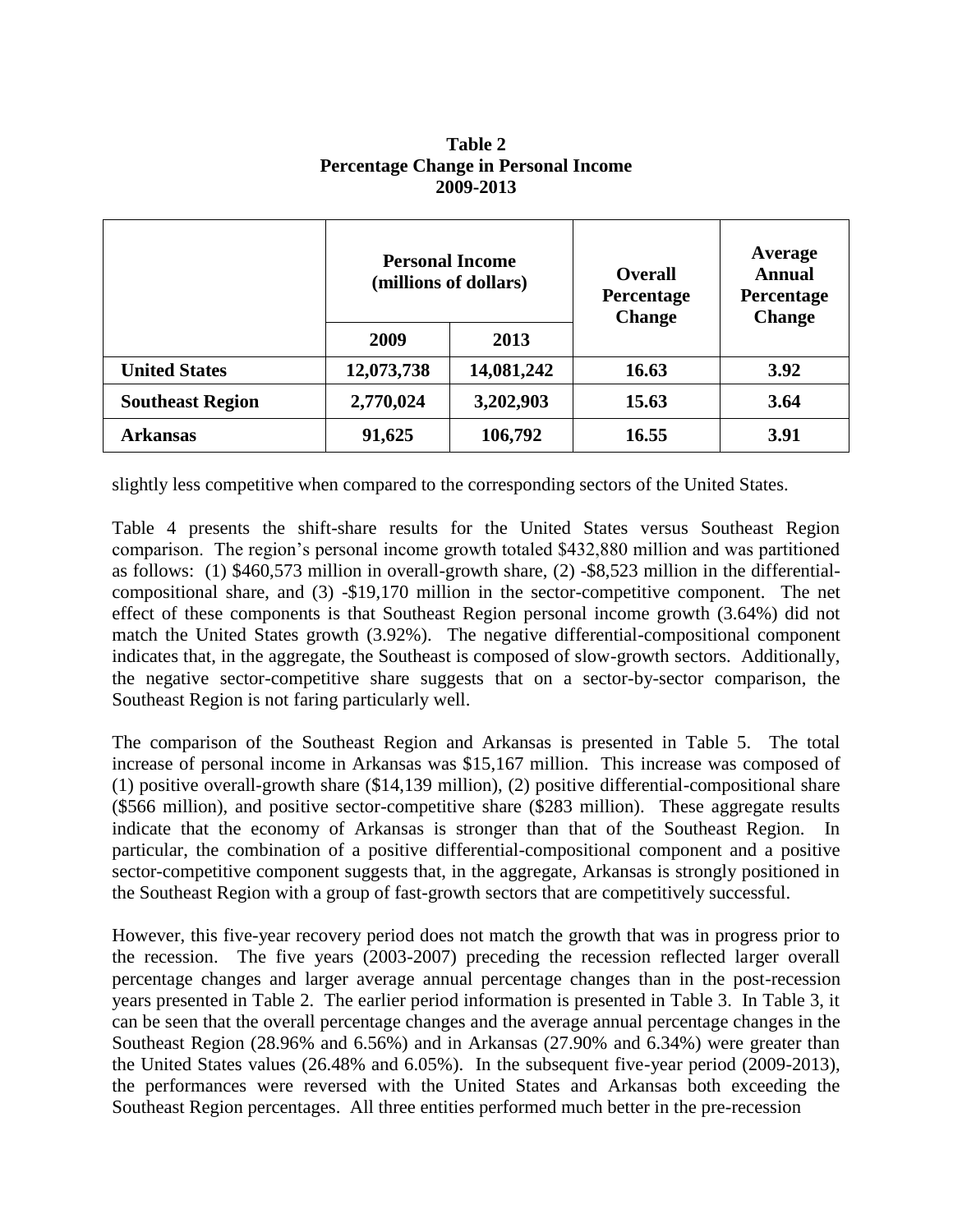|                         | <b>Personal Income</b><br>(millions of dollars) |            | <b>Overall</b><br>Percentage<br><b>Change</b> | Average<br><b>Annual</b><br>Percentage<br><b>Change</b> |  |
|-------------------------|-------------------------------------------------|------------|-----------------------------------------------|---------------------------------------------------------|--|
|                         | 2003                                            | 2007       |                                               |                                                         |  |
| <b>United States</b>    | 9,479,611                                       | 11,990,244 | 26.48                                         | 6.05                                                    |  |
| <b>Southeast Region</b> | 2,134,498                                       | 2,752,556  | 28.96                                         | 6.56                                                    |  |
| <b>Arkansas</b>         | 69,455                                          | 88,831     | 27.90                                         | 6.34                                                    |  |

**Table 3 Percentage Change in Personal Income 2003-2007**

period than in the post-recession period. These results are consistent with information reported in the August 12, 2014, issue of the *Arkansas Democrat-Gazette* which identified a wage gap of 23% before and after the recession. That is, the jobs generated during the recovery paid 23% less than the jobs lost during the recession. In particular, higher-paying jobs in manufacturing and construction were lost and replaced by lower-paying jobs in food services, healthcare, and retail trade.

#### *Sector Analysis*

Tables 4 (United States vs. Arkansas) and 6 (Southeast Region vs. Arkansas) and Tables 7 and 8 are used for the sector analysis discussion. Table 7 provides the percentage contribution to personal income for each sector in the United States, the Southeast Region, and Arkansas. Table 8 presents the analysis of the top seven sectors in Arkansas.

From Table 7, the top seven sectors producing Arkansas' personal income in 2013 were identified and they are:

Transfer Receipts (23.64%)  $\downarrow$ Dividends, Interest, and Rents (18.87%)  $\uparrow$ Governments (11.64%)  $\downarrow$ Healthcare and Social Assistance (7.81%)  $\downarrow$ Retail Trade (4.56%)  $\downarrow$ Durable Goods Manufacturing  $(4.26\%) \downarrow$ Nondurable Goods Manufacturing  $(3.91\%) \downarrow$ 

These seven sectors account for 74.69 percent of Arkansas personal income. The arrows following the percentages indicate whether the 2013 percentage is higher or lower than the 2009 percentage.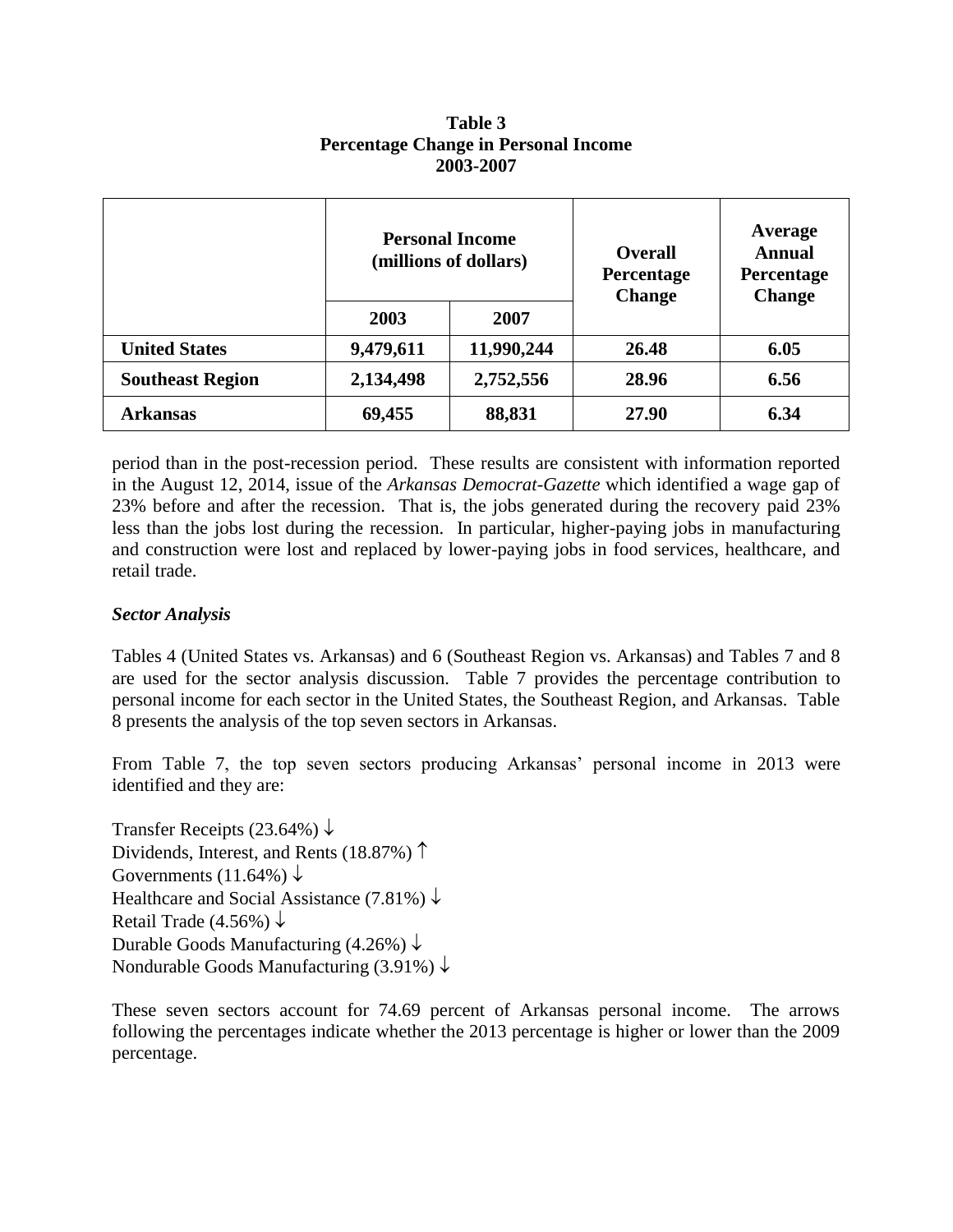## **Table 4 Shift-Share Results by Industry (2009-2013) United States vs. Arkansas (millions of current dollars)**

|                              | <b>Overall</b> | Differential-           | Sector-        | <b>Total</b>  |
|------------------------------|----------------|-------------------------|----------------|---------------|
| <b>Industry</b>              | Growth         | Composition             | Competitive    | <b>Change</b> |
| Farm                         | 231            | 767                     | $-160$         | 837           |
| <b>Forestry/Fishing</b>      | 70             | 87                      | $-74$          | 84            |
| <b>Mining</b>                | 127            | 604                     | $-368$         | 363           |
| <b>Utilities</b>             | 117            | $-11$                   | 110            | 216           |
| <b>Construction</b>          | 593            | $-94$                   | $-316$         | 183           |
| <b>Durable Goods</b>         | 687            | $-51$                   | $-218$         | 418           |
| <b>Nondurables Goods</b>     | 643            | $-203$                  | $-134$         | 307           |
| <b>Wholesale Trade</b>       | 535            | 39                      | $-108$         | 466           |
| <b>Retail Trade</b>          | 705            | $-176$                  | 96             | 624           |
| <b>Transportation</b>        | 504            | 142                     | $-74$          | 572           |
| <b>Information</b>           | 246            | $-89$                   | $-567$         | $-410$        |
| <b>Finance/</b>              |                |                         |                |               |
| <b>Insurance</b>             | 403            | $-80$                   | $-37$          | 285           |
| <b>Real Estate</b>           | 165            | 226                     | $-314$         | 78            |
| <b>Professional Services</b> | 493            | 97                      | $-71$          | 518           |
| <b>Management</b>            | 432            | 394                     | 518            | 1,344         |
| <b>Administrative</b>        | 284            | 136                     | 43             | 463           |
| <b>Education</b>             | 81             | $\overline{\mathbf{4}}$ | $\overline{2}$ | 86            |
| <b>Healthcare</b>            | 1,203          | $-80$                   | $-25$          | 1,099         |
| <b>Arts/Entertainment</b>    | 42             | $\bf{0}$                | $-10$          | 32            |
| <b>Accommodations</b>        | 265            | 111                     | $-53$          | 324           |
| <b>Other Services</b>        | 374            | $-55$                   | 46             | 365           |
| <b>Governments</b>           | 1,942          | $-1,437$                | 250            | 755           |
| <b>Adjustment for</b>        |                |                         |                |               |
| residence                    | $-43$          | 15                      | 52             | 25            |
| Dividends, Interest,         |                |                         |                |               |
| <b>Rent</b>                  | 2,712          | 652                     | 475            | 3,840         |
| <b>Transfer Receipts</b>     | 3,650          | $-527$                  | 171            | 3,293         |
| less Social Security         |                |                         |                |               |
| <b>Contributions</b>         | 1,229          | $-143$                  | $-85$          | 1,001         |
| <b>Total</b>                 | 15,235         | 614                     | $-681$         | 15,167        |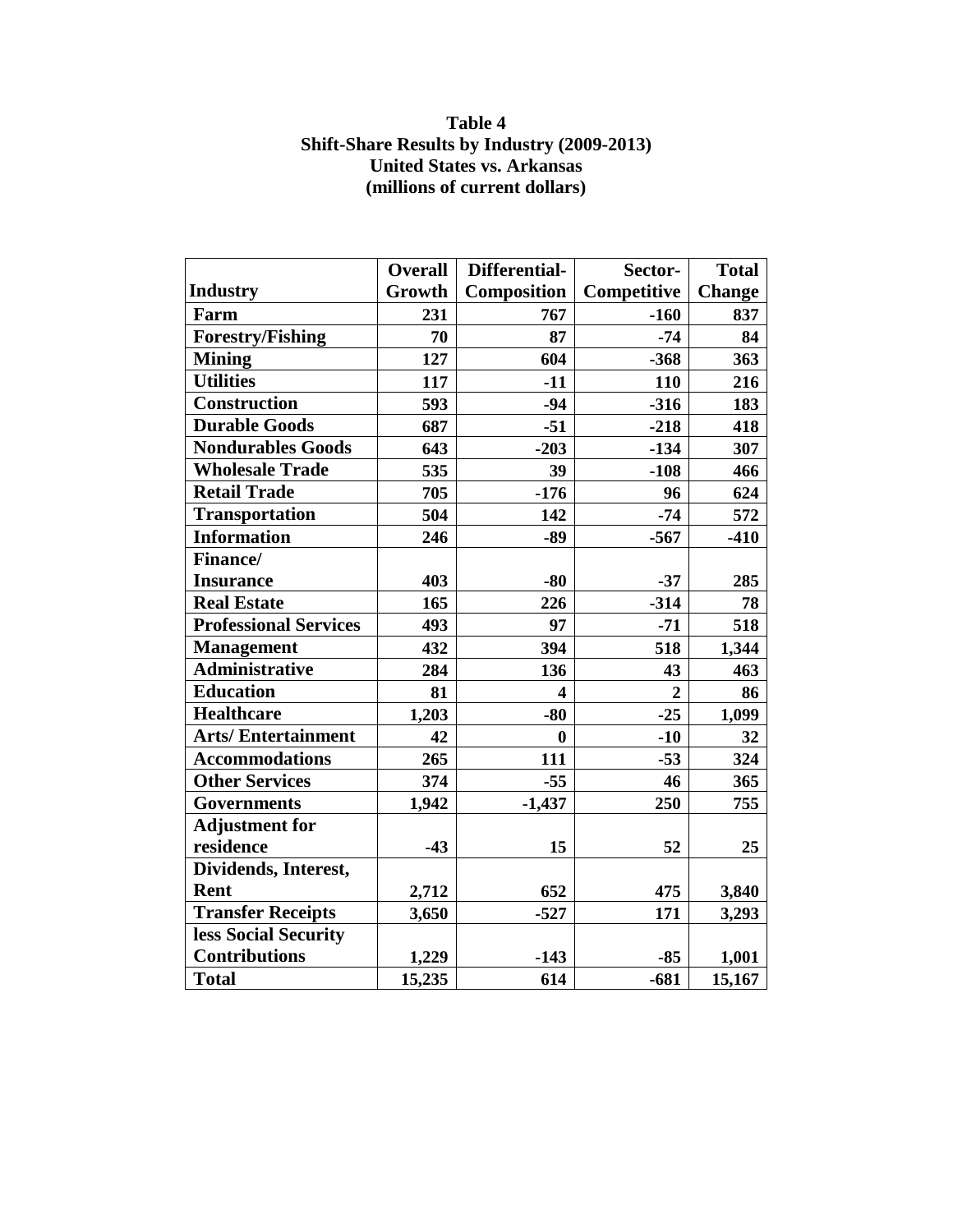## **Table 5 Shift-Share Results by Industry (2009-2013) United States vs. Southeast Region (millions of current dollars)**

|                              | <b>Overall</b> | Differential- | Sector-     | <b>Total</b>  |
|------------------------------|----------------|---------------|-------------|---------------|
| <b>Industry</b>              | Growth         | Composition   | Competitive | <b>Change</b> |
| Farm                         | 2,131          | 7,067         | $-2,714$    | 6,484         |
| <b>Forestry/Fishing</b>      | 966            | 1,190         | $-435$      | 1,721         |
| <b>Mining</b>                | 2,441          | 11,601        | $-7,565$    | 6,477         |
| <b>Utilities</b>             | 2,476          | $-242$        | $-524$      | 1,710         |
| <b>Construction</b>          | 18,832         | $-2,981$      | $-6,378$    | 9,473         |
| <b>Durable Goods</b>         | 17,234         | $-1,287$      | 583         | 16,530        |
| <b>Nondurables Goods</b>     | 12,964         | $-4,084$      | $-2,274$    | 6,606         |
| <b>Wholesale Trade</b>       | 16,001         | 1,169         | $-2,235$    | 14,934        |
| <b>Retail Trade</b>          | 21,443         | $-5,355$      | $-531$      | 15,556        |
| <b>Transportation</b>        | 11,389         | 3,200         | $-456$      | 14,132        |
| <b>Information</b>           | 8,383          | $-3,034$      | $-3,175$    | 2,174         |
| Finance/                     |                |               |             |               |
| <b>Insurance</b>             | 18,421         | $-3,673$      | $-358$      | 14,390        |
| <b>Real Estate</b>           | 4,883          | 6,700         | $-533$      | 11,051        |
| <b>Professional Services</b> | 28,565         | 5,615         | $-4,669$    | 29,512        |
| <b>Management</b>            | 7,080          | 6,466         | $-1,651$    | 11,895        |
| <b>Administrative</b>        | 13,190         | 6,296         | $-546$      | 18,940        |
| <b>Education</b>             | 4,214          | 213           | $-454$      | 3,973         |
| <b>Healthcare</b>            | 35,545         | $-2,358$      | $-60$       | 33,126        |
| <b>Arts/Entertainment</b>    | 3,404          | $-3$          | $-501$      | 2,900         |
| <b>Accommodations</b>        | 10,394         | 4,361         | $-434$      | 14,321        |
| <b>Other Services</b>        | 12,469         | $-1,837$      | 417         | 11,049        |
| <b>Governments</b>           | 65,504         | $-48,467$     | $-2,950$    | 14,087        |
| <b>Adjustment for</b>        |                |               |             |               |
| residence                    | 2,253          | $-800$        | 1,491       | 2,943         |
| Dividends, Interest,         |                |               |             |               |
| Rent                         | 85,741         | 20,628        | 4,387       | 110,756       |
| <b>Transfer Receipts</b>     | 90,624         | $-13,087$     | 10,654      | 88,191        |
| less Social Security         |                |               |             |               |
| <b>Contributions</b>         | 35,973         | $-4,177$      | $-1,742$    | 30,054        |
| <b>Total</b>                 | 460,573        | $-8,523$      | $-19,170$   | 432,880       |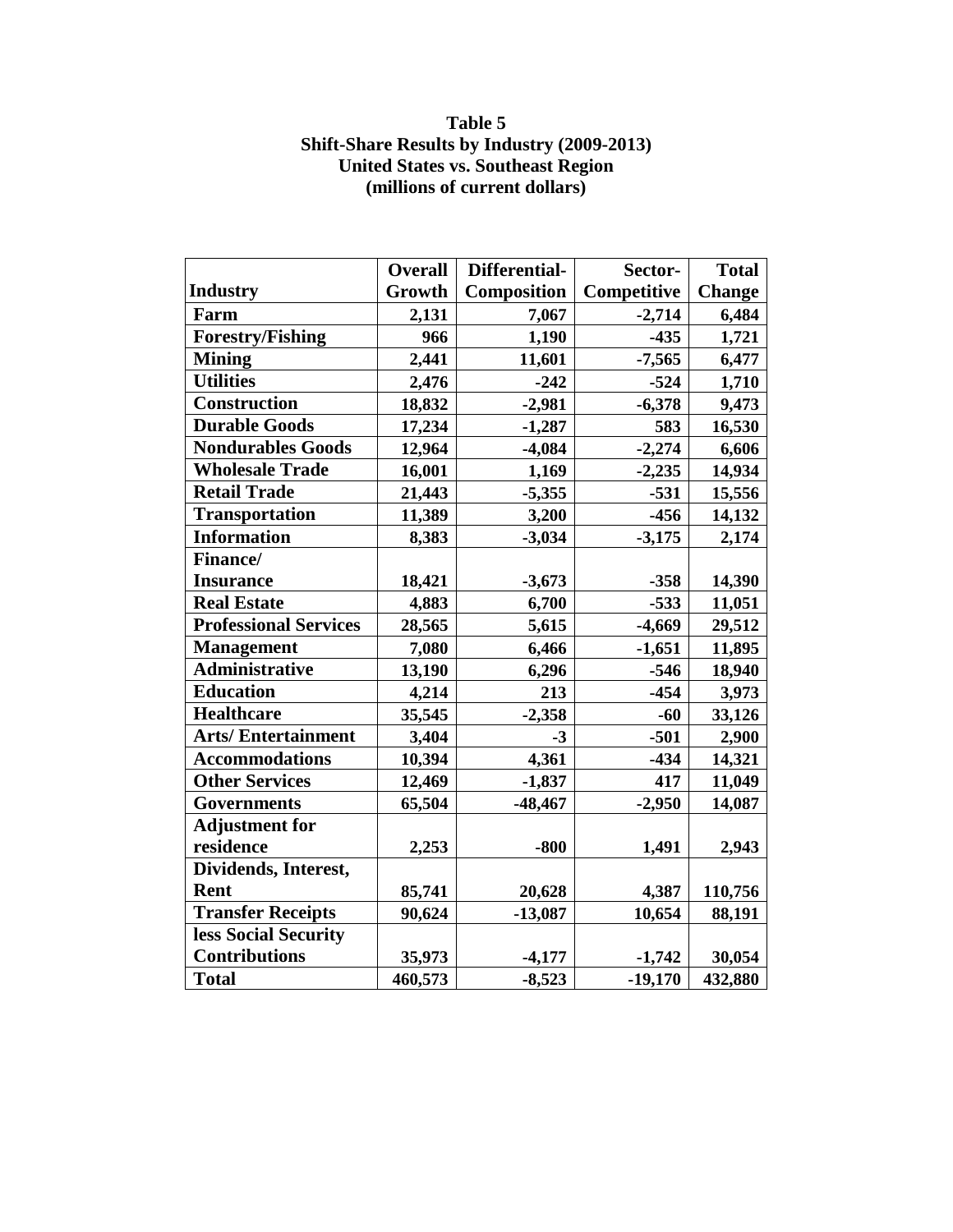## **Table 6 Shift-Share Results by Industry (2009-2013) Southeast Region vs. Arkansas (millions of current dollars)**

|                              | <b>Overall</b> | Differential- | Sector-          | <b>Total</b>  |
|------------------------------|----------------|---------------|------------------|---------------|
| <b>Industry</b>              | Growth         | Composition   | Competitive      | <b>Change</b> |
| Farm                         |                |               |                  |               |
|                              | 217            | 486           | 134              | 837           |
| <b>Forestry/Fishing</b>      | 66             | 59            | $-42$            | 84            |
| <b>Mining</b>                | 120            | 218           | 26               | 363           |
| <b>Utilities</b>             | 110            | $-29$         | 134              | 216           |
| Construction                 | 557            | $-259$        | $-115$           | 183           |
| <b>Durable Goods</b>         | 646            | 13            | $-242$           | 418           |
| <b>Nondurables Goods</b>     | 605            | $-277$        | $-21$            | 307           |
| <b>Wholesale Trade</b>       | 503            | $-4$          | $-33$            | 466           |
| <b>Retail Trade</b>          | 663            | $-151$        | 113              | 624           |
| <b>Transportation</b>        | 474            | 152           | $-54$            | 572           |
| <b>Information</b>           | 231            | $-168$        | $-474$           | $-410$        |
| Finance/                     |                |               |                  |               |
| <b>Insurance</b>             | 379            | $-64$         | $-30$            | 285           |
| <b>Real Estate</b>           | 155            | 218           | $-296$           | 78            |
| <b>Professional Services</b> | 463            | 46            | $\boldsymbol{9}$ | 518           |
| <b>Management</b>            | 406            | 320           | 619              | 1,344         |
| <b>Administrative</b>        | 267            | 141           | 55               | 463           |
| <b>Education</b>             | 76             | $\bf{0}$      | 10               | 86            |
| <b>Healthcare</b>            | 1,131          | $-10$         | $-23$            | 1,099         |
| <b>Arts/Entertainment</b>    | 40             | $-4$          | $-4$             | 32            |
| <b>Accommodations</b>        | 249            | 116           | $-42$            | 324           |
| <b>Other Services</b>        | 352            | $-20$         | 34               | 365           |
| <b>Governments</b>           | 1,825          | $-1,407$      | 338              | 755           |
| <b>Adjustment for</b>        |                |               |                  |               |
| residence                    | $-40$          | $-16$         | 81               | 25            |
| Dividends, Interest,         |                |               |                  |               |
| Rent                         | 2,549          | 954           | 336              | 3,840         |
| <b>Transfer Receipts</b>     | 3,430          | 121           | $-258$           | 3,293         |
| less Social Security         |                |               |                  |               |
| <b>Contributions</b>         | 1,155          | $-128$        | $-26$            | 1,001         |
| <b>Total</b>                 | 14,319         | 566           | 283              | 15,167        |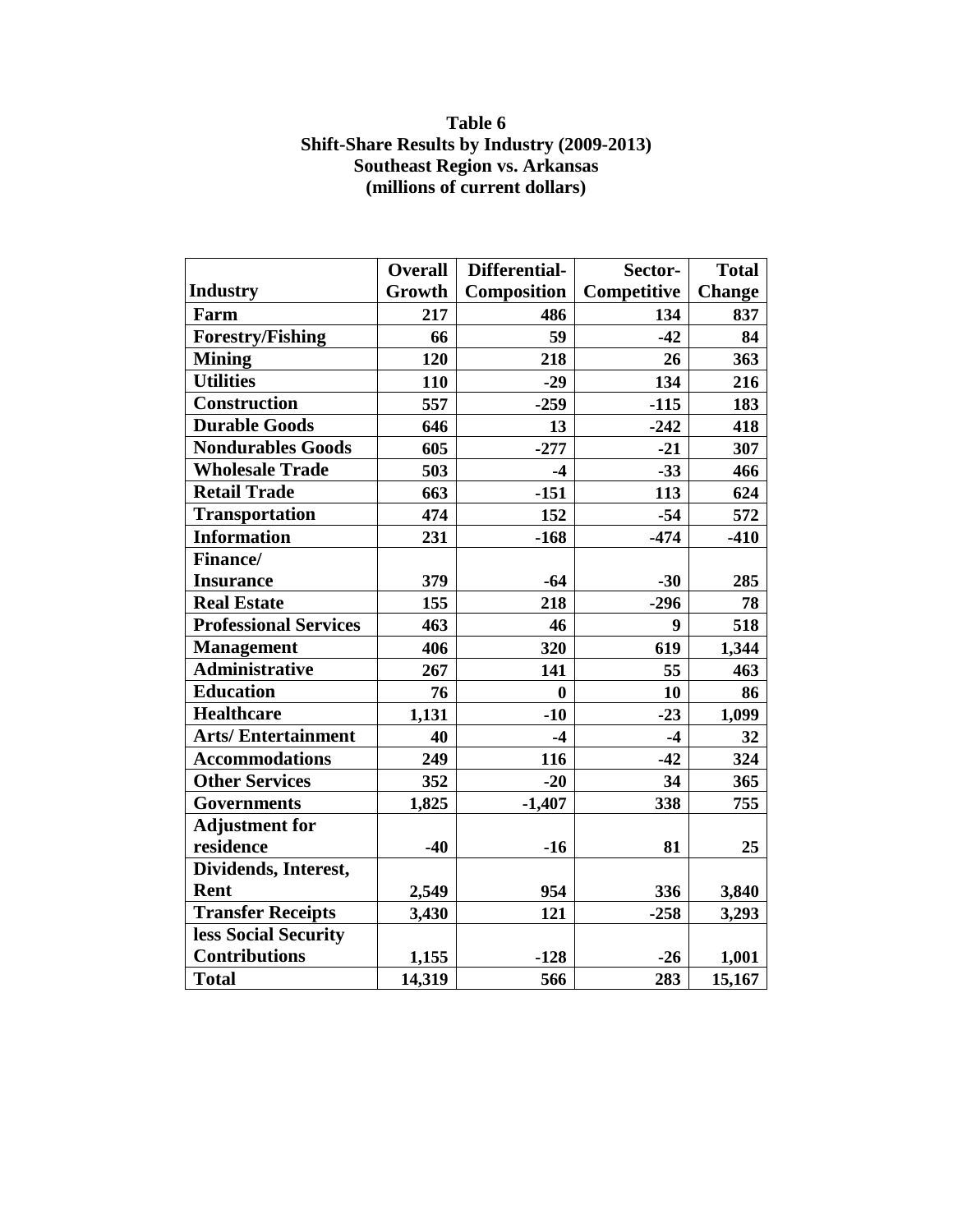**Table 7 Percentage of Personal Income by Sector** 

|                                    | <b>US</b> |       | <b>SE</b> |       | <b>AR</b> |            |
|------------------------------------|-----------|-------|-----------|-------|-----------|------------|
| Industry                           | 2009      | 2013  | 2009      | 2013  | 2009      | 2013       |
| Farm                               | 0.54      | 0.80  | 0.46      | 0.60  | 1.52      | 2.09       |
| <b>Forestry/Fishing</b>            | 0.19      | 0.22  | 0.21      | 0.24  | 0.46      | 0.47       |
| <b>Mining</b>                      | 0.75      | 1.25  | 0.53      | 0.66  | 0.83      | 1.06       |
| <b>Utilities</b>                   | 0.60      | 0.59  | 0.54      | 0.52  | 0.77      | 0.86       |
| Construction                       | 4.08      | 3.99  | 4.09      | 3.83  | 3.89      | 3.51       |
| <b>Durable Goods</b>               | 4.52      | 4.47  | 3.74      | 3.75  | 4.51      | 4.26       |
| <b>Nondurables Goods</b>           | 2.67      | 2.55  | 2.81      | 2.64  | 4.22      | 3.91       |
| <b>Wholesale Trade</b>             | 3.66      | 3.70  | 3.47      | 3.47  | 3.51      | 3.45       |
| <b>Retail Trade</b>                | 4.42      | 4.26  | 4.66      | 4.51  | 4.63      | 4.56       |
| <b>Transportation</b>              | 2.34      | 2.44  | 2.47      | 2.58  | 3.31      | 3.38       |
| <b>Information</b>                 | 2.45      | 2.32  | 1.82      | 1.64  | 1.62      | 1.00       |
| Finance/                           |           |       |           |       |           |            |
| <b>Insurance</b>                   | 5.21      | 5.06  | 4.00      | 3.91  | 2.65      | 2.54       |
| <b>Real Estate</b>                 | 1.13      | 1.35  | 1.06      | 1.26  | 1.08      | 1.00       |
| <b>Professional Services</b>       | 7.04      | 7.24  | 6.20      | 6.29  | 3.23      | 3.26       |
| <b>Management</b>                  | 1.73      | 1.96  | 1.54      | 1.70  | 2.83      | 3.69       |
| <b>Administrative</b>              | 2.73      | 2.92  | 2.86      | 3.07  | 1.86      | 2.03       |
| <b>Education</b>                   | 1.20      | 1.21  | 0.91      | 0.92  | 0.53      | 0.54       |
| <b>Healthcare</b>                  | 8.01      | 7.94  | 7.72      | 7.71  | 7.90      | 7.81       |
| <b>Arts/Entertainment</b>          | 0.77      | 0.77  | 0.74      | 0.73  | 0.28      | 0.27       |
| <b>Accommodations</b>              | 2.15      | 2.28  | 2.26      | 2.40  | 1.74      | 1.80       |
| <b>Other Services</b>              | 2.67      | 2.62  | 2.71      | 2.69  | 2.46      | 2.45       |
| <b>Governments</b>                 | 13.62     | 12.18 | 14.22     | 12.74 | 12.75     | 11.64      |
| <b>Adjustment for residence</b>    | 0.03      | 0.02  | 0.49      | 0.51  | $-0.28$   | $-0.22$    |
| Dividends, Interest, Rent          | 17.74     | 18.35 | 18.62     | 19.56 | 17.80     | 18.87      |
| <b>Transfer Receipts</b>           | 17.73     | 17.36 | 19.68     | 19.77 | 23.96     | 23.64      |
| less Social Security Contributions | 7.97      | 7.84  | 7.81      | 7.69  | 8.07      | 7.86       |
| <b>Total</b>                       | 100       | 100   | 100       | 100   | 100       | <b>100</b> |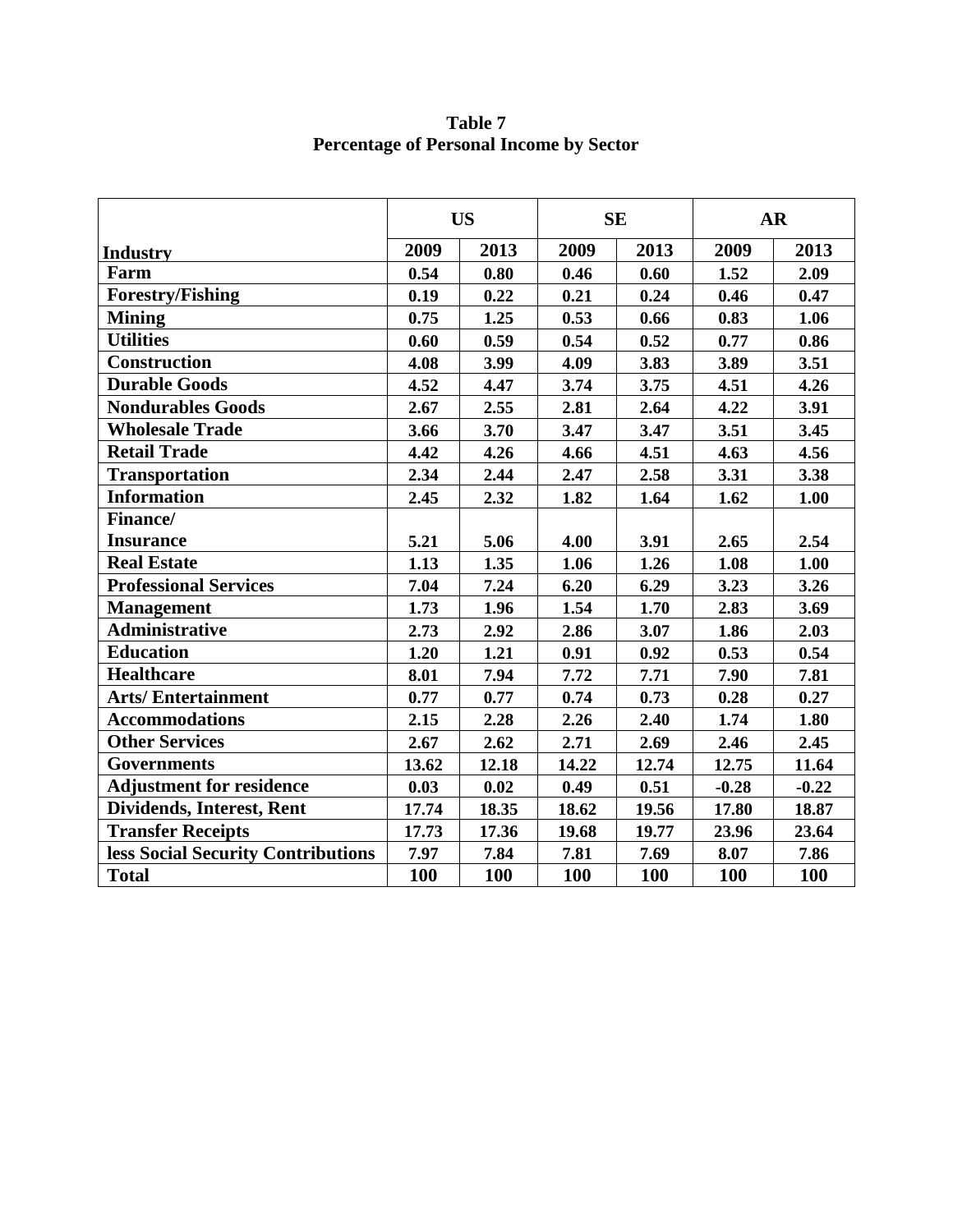|                                                   | 2013<br><b>Arkansas</b><br>Percentage<br><b>Contribution</b> | 2009-2013 Shift-Share<br><b>Results</b><br>(millions of dollars)<br>Differential-Compositional<br><b>Share</b> |           | 2009-2013 Shift-Share<br><b>Results</b><br>(millions of dollars)<br><b>Sector-Competitive</b><br><b>Share</b> |           |  |
|---------------------------------------------------|--------------------------------------------------------------|----------------------------------------------------------------------------------------------------------------|-----------|---------------------------------------------------------------------------------------------------------------|-----------|--|
| <b>SECTOR</b>                                     | to Personal<br><b>Income</b>                                 | AR vs. US                                                                                                      | AR vs. SE | AR vs. US                                                                                                     | AR vs. SE |  |
| <b>Transfer Receipts</b>                          | 23.64                                                        | $-527$                                                                                                         | 121       | 171                                                                                                           | $-258$    |  |
| Dividends, Interest,<br>Rent                      | 18.87                                                        | 652                                                                                                            | 954       | 475                                                                                                           | 366       |  |
| <b>Governments</b>                                | 11.64                                                        | $-1,437$                                                                                                       | $-1,407$  | 250                                                                                                           | 388       |  |
| <b>Healthcare and Social</b><br><b>Assistance</b> | 7.81                                                         | $-80$                                                                                                          | $-10$     | $-25$                                                                                                         | $-23$     |  |
| <b>Retail Trade</b>                               | 4.56                                                         | $-176$                                                                                                         | $-151$    | 96                                                                                                            | 113       |  |
| <b>Durable Goods</b><br><b>Manufacturing</b>      | 4.26                                                         | $-51$                                                                                                          | 13        | $-218$                                                                                                        | $-242$    |  |
| <b>Nondurable Goods</b><br><b>Manufacturing</b>   | 3.91                                                         | $-203$                                                                                                         | $-277$    | $-134$                                                                                                        | $-21$     |  |

**Table 8 Selected Summary of Results**

The top four sectors [(1) Transfer Receipts, (2) Dividends, Interest, and Rent, (3) Governments, and (4) Healthcare and Social Assistance] provided slightly over sixty percent (61.96%) of Arkansas personal income. The other three major sectors [(5) Retail Trade, (6) Durable Goods Manufacturing, and (7) Nondurable Goods Manufacturing] provided 12.73 percent of Arkansas personal income.

In addition to the seven major sectors which are discussed in detail in the following paragraphs, one sector, Construction, has experienced a sizable decline in its contribution to personal income (Table 7). The Construction percent contribution to personal income declined by 9.77 percent. In Arkansas, the Construction sector experienced a larger negative (decrease) than in the United States (-2.21%) and the Southeast Region (-6.36%). This large slowdown in Construction possibly reflects overbuilding that resulted in excess capacity in the northwest area of the state.

In reference to Table 8, only one sector, Dividends, Interest and Rent (which is the second largest sector in Arkansas) has a significant positive value for both the differential-compositional share [in comparison to the U.S. (+\$652 million) and the Southeast Region (+\$95.4 million)] and the sector-competitive share [in comparison to the U.S. (+\$475 million) and the Southeast Region (+\$366 million)]. This indicates that the Dividends, Interest, and Rent sector is fastgrowing in Arkansas relative to the nation and region and growing faster than the corresponding sector in both the U.S. and Southeast. Also, this sector is the only one of the top seven Arkansas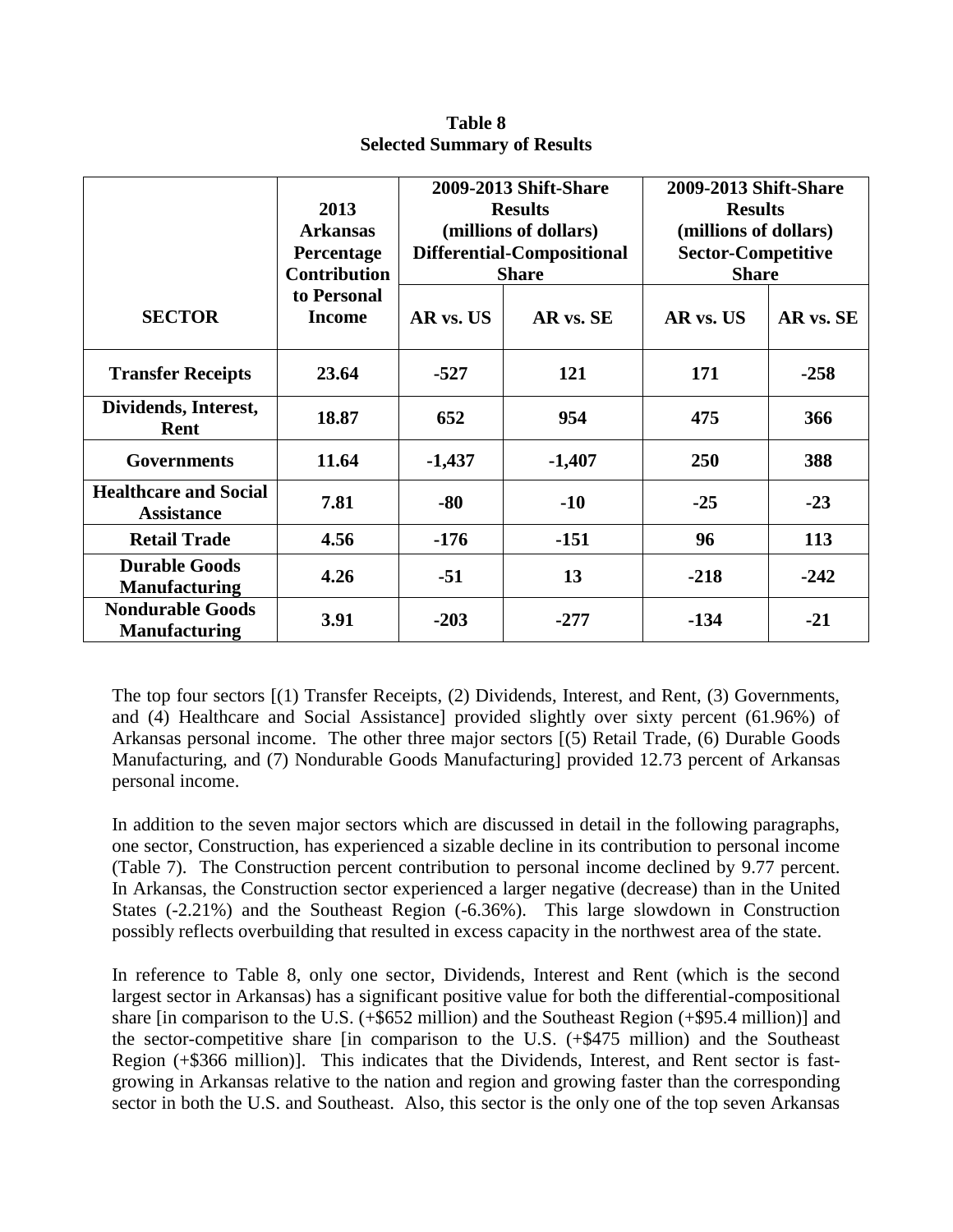sectors with an "up" arrow; thus, Dividends, Interest, and Rent is a particularly strong income producer in Arkansas. This might be expected in the context of a strong post-recession U.S. equities market, but it is unclear why it would be so in Arkansas more than in the Southeast Region and the U.S.

The largest component of personal income in Arkansas by percentage is Transfer Receipts  $(23.64\%)$ . This sector has two positive shares: (1) a positive differential-compositional share when the state is compared to the Southeast Region (+\$121 million) and (2) a positive sectorcompetitive share when the state is compared to the United States (+\$171 million). This is a mixed performance. The sector is fast-growth in the region but slow-growth in the nation, and it is growing faster than the corresponding sector in United States and slower than the corresponding sector in the Southeast Region. In other words, Arkansas growth in Transfer Receipts exceeds that of the nation but is slower than that of the region. In addition, according to Table 7, Transfer Receipts accounts for a larger percentage (23.64%) of Arkansas personal income than it does for either U.S. (17.36%) or Southeast Regional personal income (19.77%). Since Medicare is a large proportion of Transfer Receipts, the twin growth in this sector and in Dividends, Interest, and Rent (in part because of retirement earnings) may reflect the retirement of baby-boomers and the attractiveness of large planned communities such as Hot Springs Village and Bella Vista. Table 9 shows selected personal income growth by county in Arkansas from 2008 to 2012 (this period was chosen because the data are not yet available for 2013 and the five-year window is consistent with the rest of the analysis in this paper). The two fastest growing counties in terms of income were Benton and Saline. Benton County is the site of Bella Vista, a 36,000 acre planned community now incorporated) and Saline County shares Hot Springs Village, the largest gated community in the nation, with Garland County. Note that Garland County's personal income growth still exceeded that of the statewide average.

| Table 9                                                            |
|--------------------------------------------------------------------|
| <b>Personal Income Growth by County, Arkansas, 2008-2012</b>       |
| for Counties in Excess of Statewide Average Personal Income Growth |

| <b>County</b> | <b>Personal Income</b><br><b>Growth Rate</b> | <b>County</b> | <b>Personal Income</b><br><b>Growth Rate</b> |
|---------------|----------------------------------------------|---------------|----------------------------------------------|
| <b>Saline</b> | 23.94%                                       | Lincoln       | 15.69%                                       |
| <b>Benton</b> | 22.71%                                       | Monroe        | 14.85%                                       |
| Faulkner      | 22.05%                                       | Poinsett      | 14.61%                                       |
| Greene        | 18.83%                                       | Hot Spring    | 14.51%                                       |
| Craighead     | 17.90%                                       | Drew          | 13.95%                                       |
| Van Buren     | 17.26%                                       | Cross         | 13.82%                                       |
| Hempstead     | 16.90%                                       | Desha         | 13.76%                                       |
| Lonoke        | 16.44%                                       | White         | 13.59%                                       |
| Woodruff      | 16.29%                                       | Fulton        | 12.84%                                       |
| Chicot        | 15.77%                                       | Jackson       | 12.80%                                       |
| Ashley        | 15.71%                                       | Perry         | 12.77%                                       |
| Washington    | 15.70%                                       | Garland       | 12.61%                                       |
|               | <b>Statewide</b>                             | 12.29%        |                                              |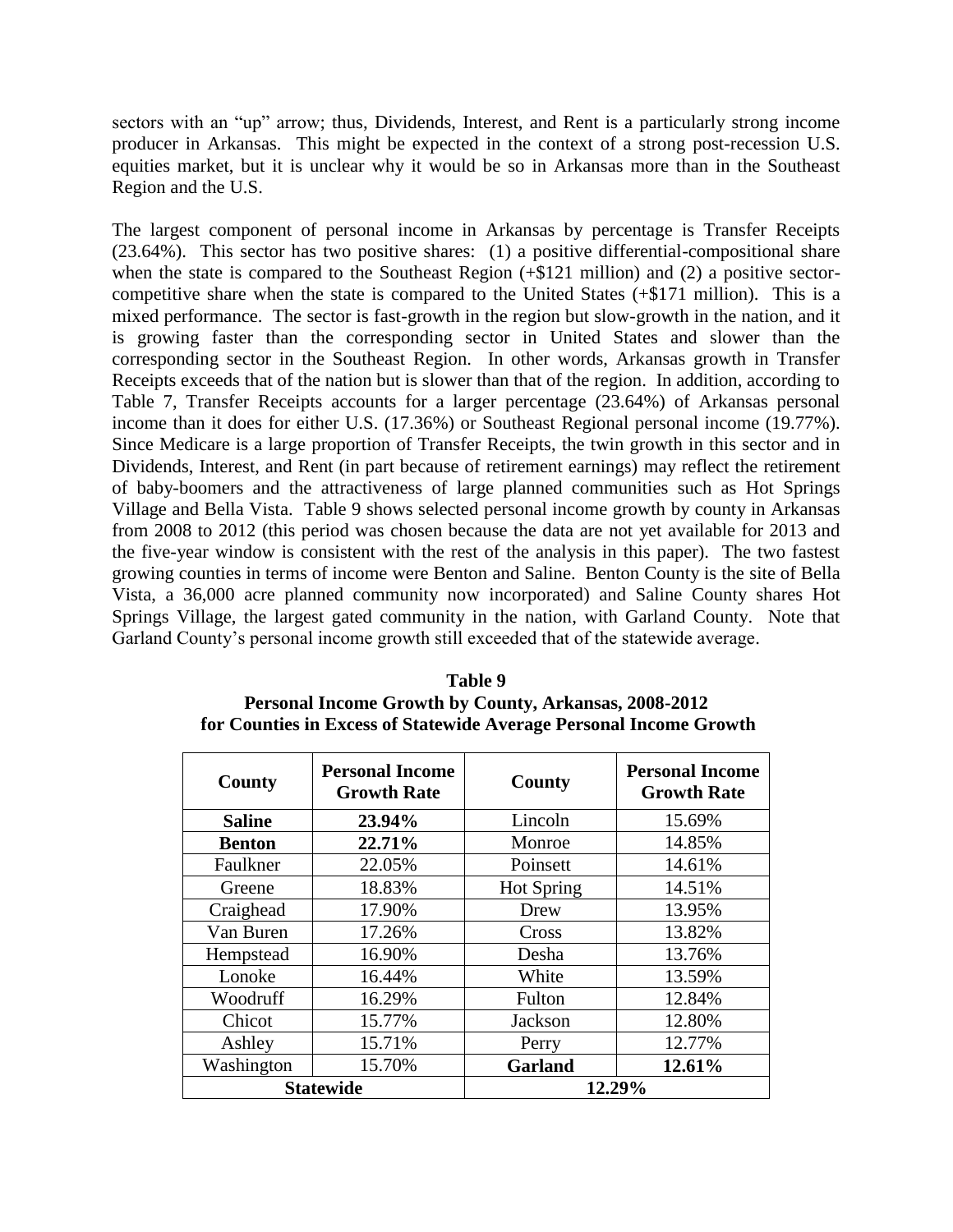The third largest sector in Arkansas using 2013 personal income as a measure is Governments (11.64%). Table 7 indicates that this percentage has decreased from 12.75% in 2009. This directional change is consistent with the United States (from 13.62% in 2009 to 12.18% in 2013) and the Southeast (from 14.22% in 2009 to 12.74% in 2013), although the state growth in this sector has exceeded that of either the nation or the region. Further analysis of BEA detailed data (shown in Table 10) indicates that these declines have resulted from significantly lower percentage changes in the governmental sector for all three areas: The U.S., Arkansas, and the Southeast.

The remaining four largest sectors: (1) Healthcare and Social Assistance (7.81%), (2) Retail Trade (4.56%), (3) Durable Goods Manufacturing (4.26%), and Nondurable Goods Manufacturing (3.91%) are almost all slow-growth (negative differential-compositional shares) in the U.S. and Southeast, except for the Durable Goods Manufacturing sector which had a slight positive (\$13 million) in the Arkansas versus Southeast Region comparison (see Table 7). Similarly, all of the sector-competitive shares are negative except for Retail Trade. Since these four are a combination of slow-growth sectors that are not sector-competitive, they are not likely to show gains in personal income growth in the near future.

| <b>Source of Income</b> | <b>United States</b> | <b>Arkansas</b> | <b>Southeast Region</b> |
|-------------------------|----------------------|-----------------|-------------------------|
| <b>Overall Sector</b>   | 4.32 $\%$            | 6.47 $%$        | $3.58 \%$               |
| <b>Military</b>         | 2.85%                | $-2.54%$        | $2.44\%$                |
| <b>State and Local</b>  | 3.71%                | 9.84%           | 2.40%                   |
| <b>Federal Civilian</b> | 7.84 %               | $-4.92\%$       | 8.85%                   |

**Table 10 Breakdown of Personal Income Growth in Governmental Sector (2009-2013)**

An additional data source from the Bureau of Economic Analysis, personal income *by county* for Arkansas, is used to develop Table 11. These data have limitations beyond those of the statewide data: (1) the data are lagged by one year, and (2) counties which have only one employer in a particular sector do not have personal income shown for that sector to protect the competitive position of that employer. Table 11 shows the leading counties in terms of the percentage of total Arkansas personal income in terms of the top seven categories indicated by the shift-share analysis. For example, Pulaski County, site of the state capitol, leads not only in its share government personal income as might be expected, but also in percentage population of the state. In fact, it leads in six of the seven categories, Transfer Receipts, Dividends, Interest, and Rent, Government, Healthcare, Retail Trade, and Durable Goods Manufacturing. The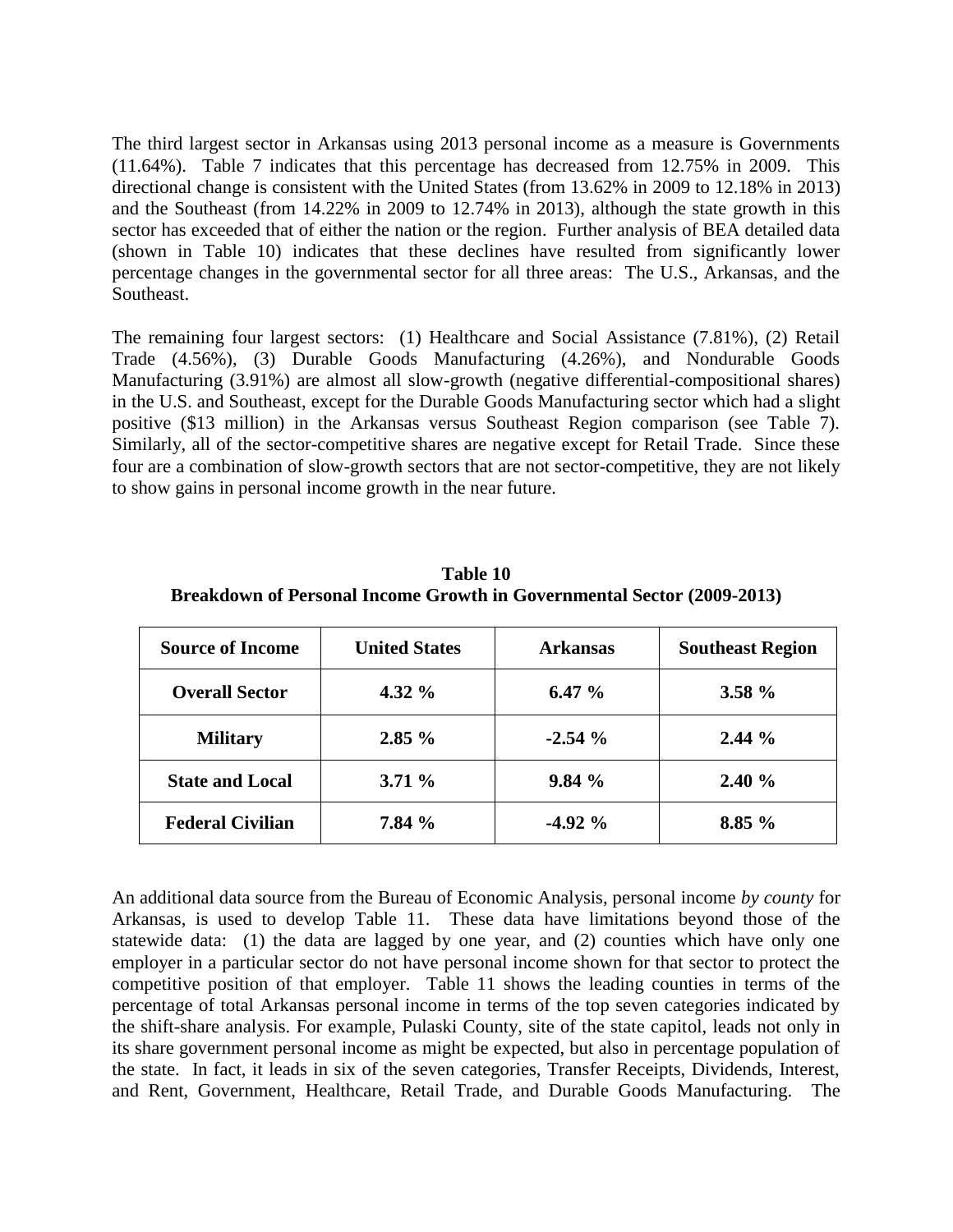concentration of industry in Little Rock and location of the UAMS campus explain much of this position. The Nondurable Goods sector is concentrated in Benton and Washington Counties, presumably because of their proximities to Walmart corporate headquarters.

| County             | <b>Population</b>      | <b>Transfer</b><br><b>Receipts</b> | <b>Dividends</b><br><b>Interest and</b><br><b>Rent</b> | Government              |
|--------------------|------------------------|------------------------------------|--------------------------------------------------------|-------------------------|
| <b>Pulaski</b>     | 13.19% $(1^{st})$      | 12.90% $(1^{st})$                  | $20.80\%$ (1 <sup>st</sup> )                           | 33.94% $(1st)$          |
| <b>Benton</b>      | $7.88~(2^{nd})$        | 5.59 $(2^{nd}$                     | 8.29 $(2^{\text{nd}})$                                 | 4.20 $(3^{rd})$         |
| Washington         | 7.17 $(3^{rd})$        | 4.49 $(3^{rd})$                    | 7.62 $(3^{rd})$                                        | $8.67(2^{nd})$          |
| <b>Sebastian</b>   | $4.32(4^{\text{th}})$  | 4.08 $(4^{th})$                    | 6.48 $(4^{th})$                                        | $3.72(5^{\text{th}})$   |
| <b>Faulkner</b>    | 4.03 $(5^{\text{th}})$ | $3.25(7^{th})$                     | 3.04 $(7^{th})$                                        | $3.21(7^{th})$          |
| <b>Saline</b>      | 3.79 $(6^{th})$        | 3.63 $(6^{th})$                    | 3.31 $(6^{th})$                                        | 1.99 $(9^{th})$         |
| Craighead          | 3.38 $(7^{th})$        | $3.21(8^{th})$                     | $2.90(8^{th})$                                         | 3.28 $(6^{th})$         |
| <b>Garland</b>     | 3.29 $(8^{th})$        | 4.07 $(5^{\text{th}})$             | 4.94 $(5^{\text{th}})$                                 | $2.22(8^{th})$          |
| <b>Jefferson</b>   | $2.53(10^{th})$        | $2.88(9^{th})$                     | $1.99(12^{th})$                                        | 4.09 $(4^{\text{th}})$  |
| Crawford           | $2.10(13^{th})$        | $2.02~(11^{\text{th}})$            | $1.34(15^{th})$                                        | $0.97(18^{th})$         |
| <b>Mississippi</b> | $1.54~(15^{th})$       | $1.71~(16^{th})$                   | $1.02~(21^{st})$                                       | $1.10~(16^{th})$        |
| <b>Union</b>       | $1.39(19^{th})$        | $1.64~(17^{\text{th}})$            | $2.12(10^{th})$                                        | $1.02~(17^{\text{th}})$ |

| Table 11                                                     |
|--------------------------------------------------------------|
| <b>Distribution of County Population and Personal Income</b> |
| by Statewide Leading Sectors for Personal Income             |

| County             | <b>Population</b>          | <b>Healthcare</b>       | <b>Retail Trade</b>     | <b>Durable Goods</b>    | <b>Nondurable</b><br>Goods |
|--------------------|----------------------------|-------------------------|-------------------------|-------------------------|----------------------------|
| Pulaski            | 13.19% $(1^{st})$          | $26.51\%~(1^{st})$      | 22.08% $(1^{\rm st})$   | 12.68% $(1^{\rm st})$   | 7.84% $(3^{\text{rd}})$    |
| <b>Washington</b>  | 7.88 $(2^{nd})$            | 9.05(2 <sup>nd</sup> )  | 8.36(2 <sup>nd</sup> )  | 6.14 $(4^{th})$         | 8.05(2 <sup>nd</sup> )     |
| <b>Benton</b>      | 7.17 $(3^{rd})$            | 5.37 $(5^{th})$         | 7.93 $(3^{\rm rd})$     | 4.00 $(5^{\text{th}})$  | $8.91(1^{st})$             |
| <b>Sebastian</b>   | 4.32 $(4^{\overline{th}})$ | 7.85 $(3^{rd})$         | $5.17(4^{th})$          | 9.73(2 <sup>nd</sup> )  | 7.42 $(4^{th})$            |
| <b>Faulkner</b>    | 4.03 $(5^{th})$            | 3.12(7 <sup>th</sup> )  | 3.69 $(8^{th})$         | $2.17(8^{th})$          | $2.59(11^{th})$            |
| <b>Garland</b>     | 3.79 $(6^{th})$            | 4.99 $(6^{th})$         | 4.27 $(5^{th})$         | $1.46(15^{th})$         | $1.28(16^{th})$            |
| <b>Saline</b>      | 3.38 $(7th)$               | $1.82(12^{th})$         | 3.78 $(7^{th})$         | 1.68 $(12^{th})$        | $.13(28^{th})$             |
| Craighead          | 3.29 $(8^{th})$            | 6.38 $(4^{th})$         | $4.12(6^{th})$          | $3.92(6^{th})$          | 4.16 $(6^{th})$            |
| <b>Jefferson</b>   | $2.53(10^{th})$            | $2.87(8^{th})$          | $2.44(9^{\text{th}})$   | $2.15(9^{th})$          | 4.25 $(5^{\text{th}})$     |
| Crawford           | $2.10(13^{th})$            | 0.93(17 <sup>th</sup> ) | 1.36(17 <sup>th</sup> ) | 1.27(17 <sup>th</sup> ) | 3.51 $(7^{th})$            |
| <b>Mississippi</b> | $1.54~(15^{th})$           |                         | $1.19(19^{th})$         | 9.48(3 <sup>rd</sup> )  | $1.33(15^{th})$            |
| <b>Union</b>       | $1.39(19^{th})$            | $1.45(14^{\text{th}})$  | $1.58(12^{th})$         | 2.30(7 <sup>th</sup> )  | 3.36 $(8^{th})$            |

Concluding the sector analysis, it is interesting to examine the personal income totals for the post-recession period when the two primary sectors [(1) Transfer Receipts and (2) Dividends, Interest, and Rent] are excluded. In all three entities, the overall percentage increases declined as follows (United States, 16.63% to 16.19%; Southeast Region, 15.63% to 13.69%; and Arkansas, 16.55% to 15.06%). Thus it appears that these two sectors are immensely important to personal income growth and are sectors where no work is performed.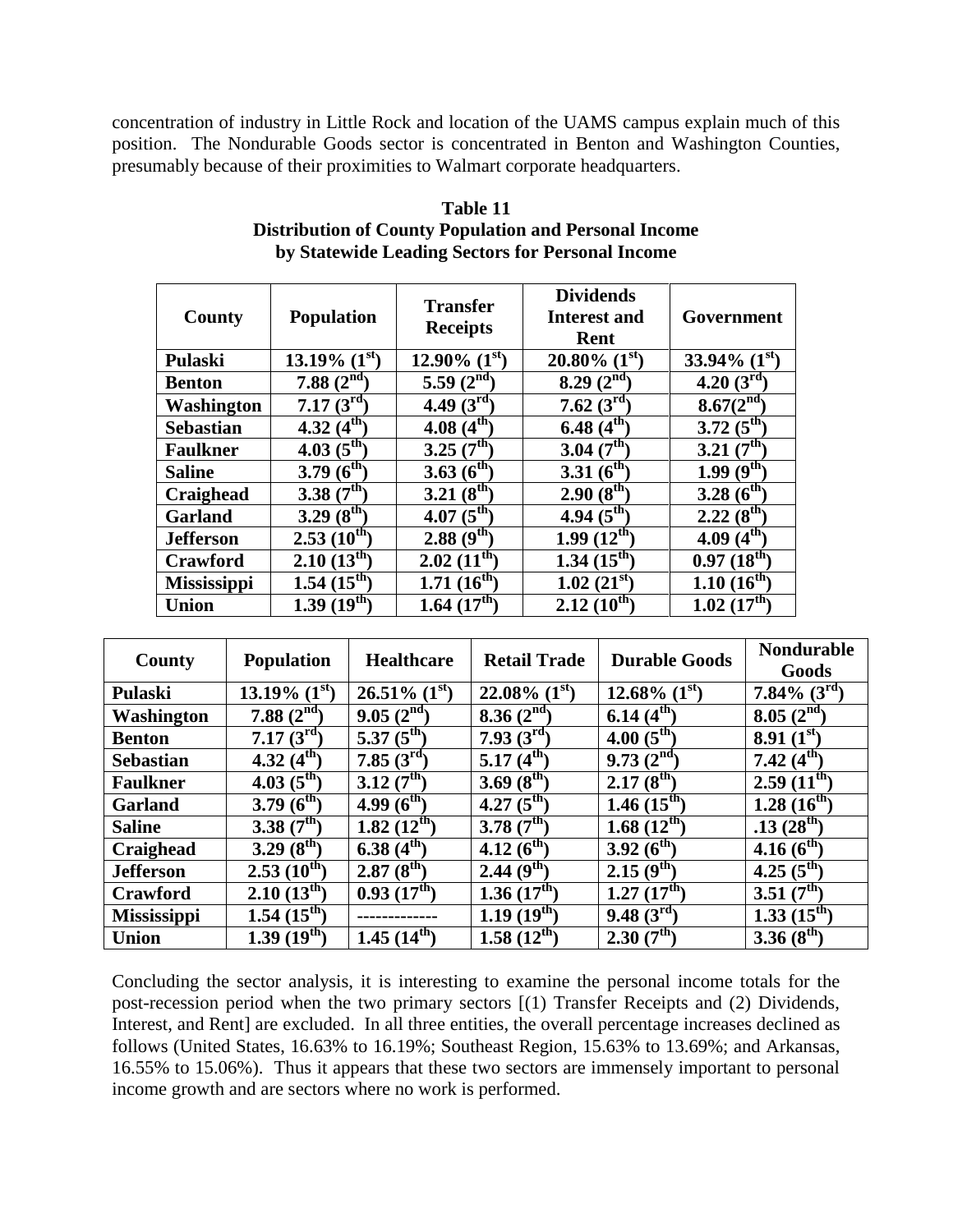#### **Summary**

During the 2009-2013 period, the Arkansas economy as measured by personal income, increased by 16.55% which is equivalent to an average annual change of 3.91%. The Arkansas increases were slightly less than the United States increases of 16.63% for the five-year period or 3.92% annually. The Arkansas growth rate was almost as strong as the national growth rate. On the other hand, Arkansas fared somewhat better than the Southeast Region, which experienced an overall percentage increase of 15.63%, or an average annual change of 3.64%. The three largest sectors for generating personal income in Arkansas were Transfer Receipts (23.64%), Dividends, Interest, and Rent (18.87%), and Governments (11.64%). These three sectors alone accounted for more than 54% of the state total. The four next-largest sectors were Healthcare and Social Assistance (7.81%), Retail Trade (4.56%), Durable Goods Manufacturing (4.26%), and Nondurable Goods Manufacturing (3.91%). These four sectors contributed more than 20% of Arkansas personal income. Thus the top seven sectors contributed almost three-fourths of personal income for the entire state.

Of these seven sectors, the strongest was Dividends, Interest, and Rent, which had positive differential-compositional shares in comparisons with both the nation and region. Additionally, this sector demonstrates positive sector-competitive shares vis-à-vis both the nation and region. Therefore Dividends, Interest, and Rent is both fast-growth and competitive. This may be due to the bull market of 2009-2013 coinciding with growth of retirees in the state.

The second-strongest sector was Transfer Receipts, which happened to be the largest producer of Arkansas personal income. It may be considered the second strongest sector because, based on its differential-compositional shares in comparison with the U.S. (negative) and the Southeast Region (positive), it is growing slower in Arkansas than in the nation as a whole but growing faster in Arkansas than in the region. Also, the sector-competitive share comparison was positive relative to the national result and negative relative to the regional result. Overall, this sector can be expected to continue to be a significant contributor to state personal income because it includes Social Security and Medicare payments which will mirror the aging baby-boomers.

Further analysis of these primary two sectors [(1) Transfer Receipts and (2) Dividends, Interest, and Rent] during the post-recession period was conducted by excluding these two sectors from overall totals for personal income. The result for all three entities was a decline in the overall percentage increases as follows: United States, 16.63% to 16.19%; Southeast Region, 15.63% to 13.69%; and Arkansas, 15.55% to 15.06%. These results re-emphasize the major importance that these two primary sectors have in producing personal income. Since this income is unrelated to labor services, there is no reason to believe that higher personal income directly translates into employment gains.

The third-largest sector was Governments. As mentioned earlier, this sector declined in Arkansas from 12.75% of personal income in 2009 to 11.64% in 2013. This mirrors comparable declines in the U.S. (from 13.62% to 12.18%) and the Southeast Region (14.22% to 12.74%). These declines resulted from small or negative changes in the three subcomponents of this sector: military, state and local government, and federal civilian expenditures. In the future, it is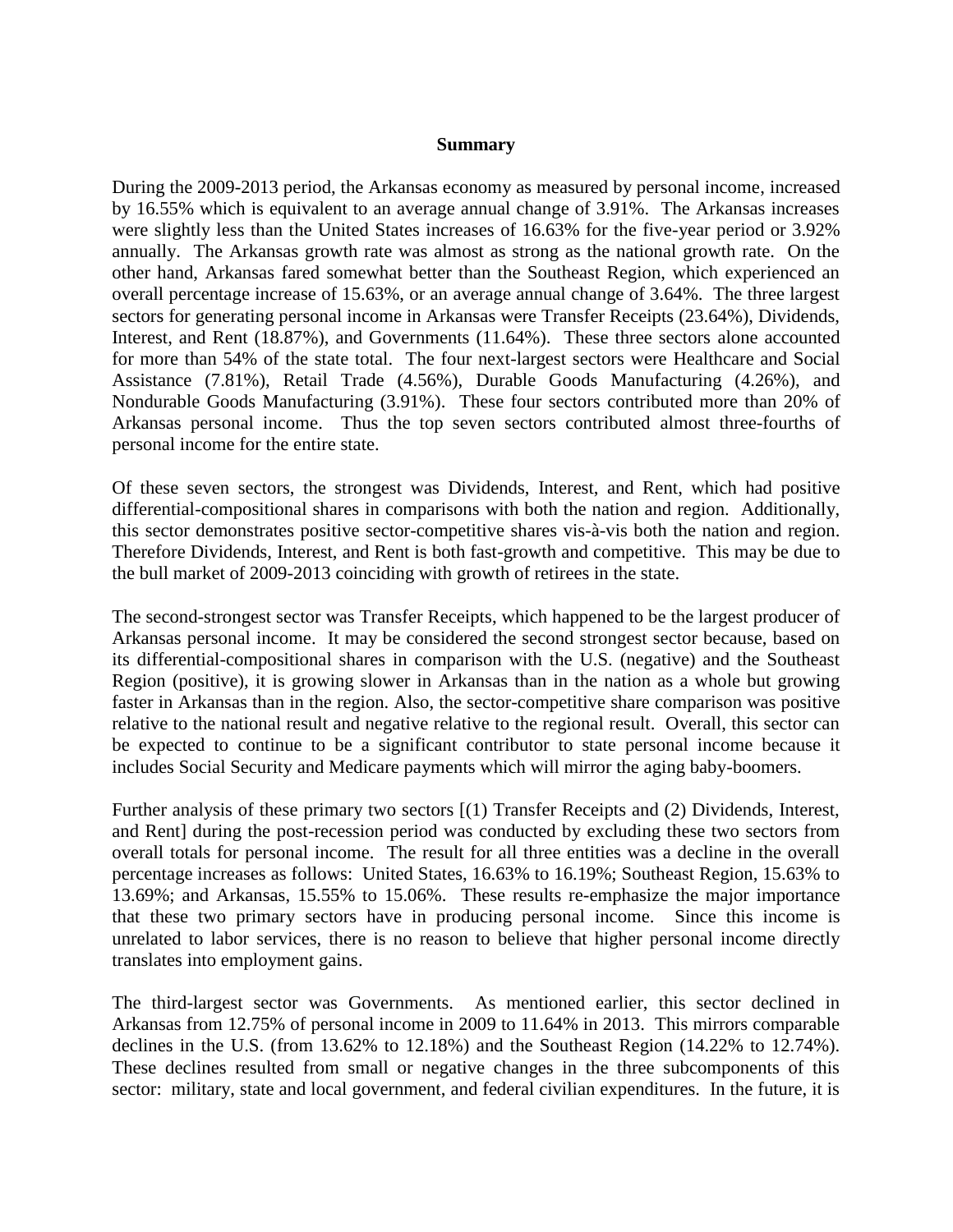quite likely that this will continue to diminish as a source of personal income as service of the national debt squeezes employment and, consequently, income, from the public sector.

The four remaining leading sectors are Healthcare and Social Assistance, Retail Trade, Durable Goods Manufacturing, and Nondurable Goods Manufacturing. These have historically been slow-growth and not very competitive. Healthcare may provide additional jobs as the National Healthcare Act is enforced, but these are not likely to be high income positions. As the service economy ages into maturity, it will probably spin off fewer and fewer careers. For the state to improve incomes, manufacturing must grow. Perhaps Governor Beebe said it best when noting how the economic recovery has been tied to services: "…But we also need to know how to make stuff. Manufacturing is still and should be a major part of what this country is all about."

Additionally, it was noted that the percentage changes and annual growth rates were higher in the pre-recession period (2003-2007) than in the post-recession period (2009-2013). This resulted from jobs lost (manufacturing and construction) in the pre-recession period being replaced with lower-paying jobs (food services, healthcare, and retail trade) in the post-recession period.

Looking to the future, Arkansas personal income should continue to benefit from the state's attractiveness to retirees and aging baby-boomers. However new manufacturing plants are particularly needed to create employment and thereby more personal income. This is particularly true as the growing service economy begins to reach maturity, thereby creating fewer new jobs and personal income.